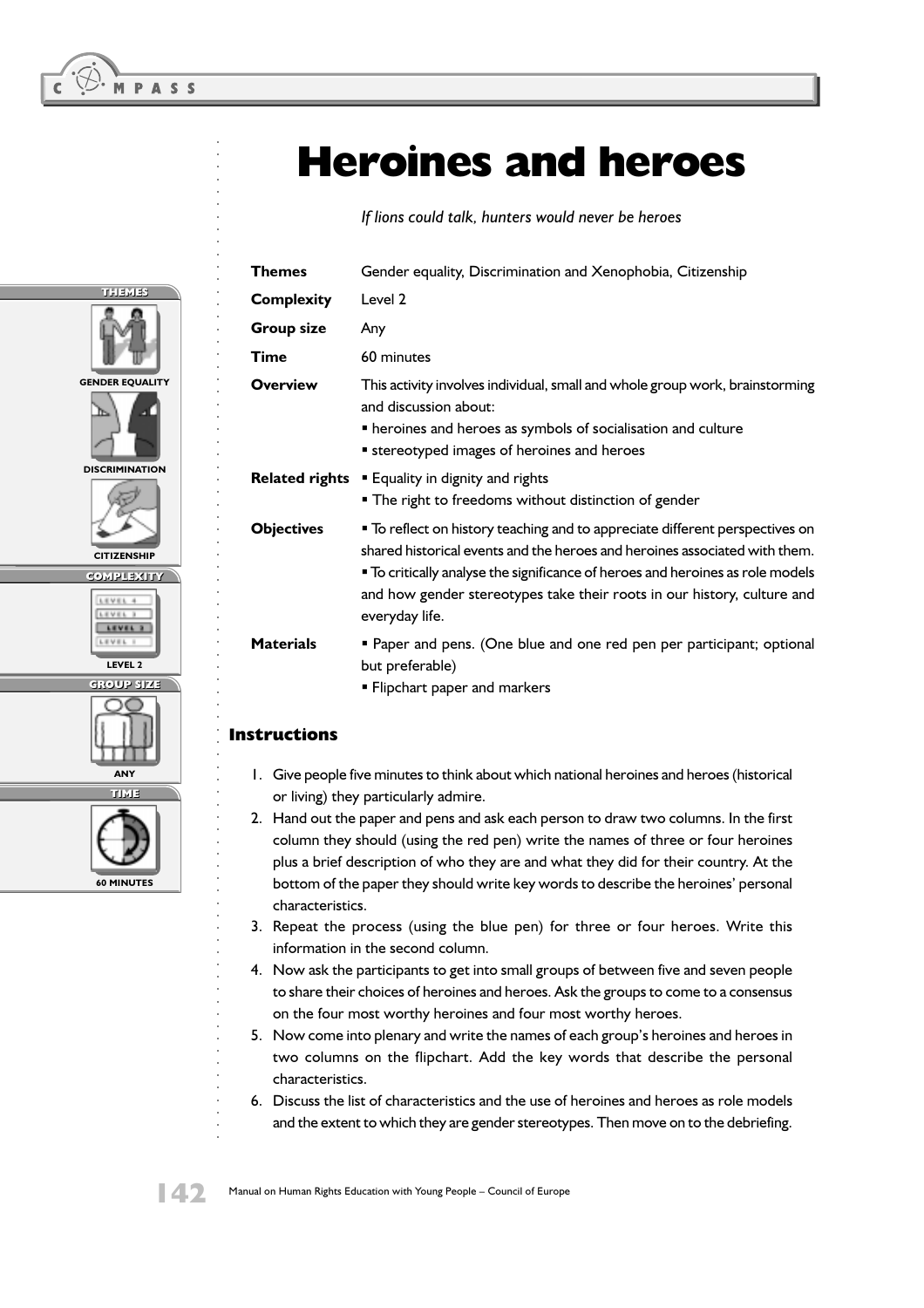# The following is an example of what a group in Ukraine produced at step 2.

| <b>Heroines</b>                                                                                                                                                                                                                                                                                                                                                                                                   | <b>Heroes</b>                                                                                                                                                                                                                                                                                                                                                                                                                                                                                                                                                                                                                                                                                                                                                                                                                                                                                                                                                                                                                                                                                |
|-------------------------------------------------------------------------------------------------------------------------------------------------------------------------------------------------------------------------------------------------------------------------------------------------------------------------------------------------------------------------------------------------------------------|----------------------------------------------------------------------------------------------------------------------------------------------------------------------------------------------------------------------------------------------------------------------------------------------------------------------------------------------------------------------------------------------------------------------------------------------------------------------------------------------------------------------------------------------------------------------------------------------------------------------------------------------------------------------------------------------------------------------------------------------------------------------------------------------------------------------------------------------------------------------------------------------------------------------------------------------------------------------------------------------------------------------------------------------------------------------------------------------|
| Princess Olha, first Christian in Kyiv Rus                                                                                                                                                                                                                                                                                                                                                                        | Prince Volodymyr Kyiv Rus (old name of<br>Ukraine) was baptised.                                                                                                                                                                                                                                                                                                                                                                                                                                                                                                                                                                                                                                                                                                                                                                                                                                                                                                                                                                                                                             |
| Young woman, Roksalana, captured by the<br>Turks. She lived in the khan's harem. She<br>used her position to influence politics.                                                                                                                                                                                                                                                                                  | Hetman Mazepa, independence fighter                                                                                                                                                                                                                                                                                                                                                                                                                                                                                                                                                                                                                                                                                                                                                                                                                                                                                                                                                                                                                                                          |
| Poetess Lesya Ukrainka wrote about<br>Ukrainian identity and women's emancipation                                                                                                                                                                                                                                                                                                                                 | Poet Shevchenko, glorified freedom                                                                                                                                                                                                                                                                                                                                                                                                                                                                                                                                                                                                                                                                                                                                                                                                                                                                                                                                                                                                                                                           |
| strong<br>cunning<br>soft<br>womanly<br>powerful<br>beautiful                                                                                                                                                                                                                                                                                                                                                     | strong<br>powerful<br>brave<br>courageous<br>adamant<br>obstinate                                                                                                                                                                                                                                                                                                                                                                                                                                                                                                                                                                                                                                                                                                                                                                                                                                                                                                                                                                                                                            |
| <b>Debriefing and evaluation</b>                                                                                                                                                                                                                                                                                                                                                                                  |                                                                                                                                                                                                                                                                                                                                                                                                                                                                                                                                                                                                                                                                                                                                                                                                                                                                                                                                                                                                                                                                                              |
| both, or are there differences?<br>Are stereotypes always negative?<br>and expectations of men and women?<br>Do participants feel limited by these expectations? How?<br>describe as national characteristics?<br>In what ways does gender stereotyping deny people their human rights?<br>In the home, school, club or work place?<br>away from cultural norms and values related to masculinity and femininity? | on to talk about stereotypes in general and how they influence people's perceptions and actions.<br>What kinds of people are heroines and heroes? (Ordinary men and women? Kings?)<br>What did they do? (Fight? Write poems?) How did the participants learn about them?<br>What were the differences and similarities between the two lists of characteristics?<br>What values do the heroines and heroes stand for? Are these values the same for<br>What do people understand by the word, "stereotype"? How true are stereotypes?<br>Do you personally, and people in your society in general, have general stereotypes<br>Does the list of characteristics produced in this activity reflect traits that some might<br>To what extent are social and cultural barriers in general the result of stereotyped thinking?<br>Stereotyped expectations often act as barriers to both men and women limiting life<br>choices and options. What gender-related barriers have participants experienced?<br>What can participants do about these barriers? Can they identify strategies to break |
| <b>Tips for facilitators</b><br>become more apparent.                                                                                                                                                                                                                                                                                                                                                             | This is a very good activity to do in a multicultural setting because the cultural element may                                                                                                                                                                                                                                                                                                                                                                                                                                                                                                                                                                                                                                                                                                                                                                                                                                                                                                                                                                                               |
|                                                                                                                                                                                                                                                                                                                                                                                                                   | Manual on Human Rights Education with Young People - Council of Europe                                                                                                                                                                                                                                                                                                                                                                                                                                                                                                                                                                                                                                                                                                                                                                                                                                                                                                                                                                                                                       |

# Debriefing and evaluation

- § What kinds of people are heroines and heroes? (Ordinary men and women? Kings?) What did they do? (Fight? Write poems?) How did the participants learn about them?
- What were the differences and similarities between the two lists of characteristics?
- § What values do the heroines and heroes stand for? Are these values the same for both, or are there differences?
- What do people understand by the word, "stereotype"? How true are stereotypes? Are stereotypes always negative?
- § Do you personally, and people in your society in general, have general stereotypes and expectations of men and women?
- Do participants feel limited by these expectations? How?
- Does the list of characteristics produced in this activity reflect traits that some might describe as national characteristics?
- **•** To what extent are social and cultural barriers in general the result of stereotyped thinking?
- **I** In what ways does gender stereotyping deny people their human rights?
- Stereotyped expectations often act as barriers to both men and women limiting life choices and options. What gender-related barriers have participants experienced? In the home, school, club or work place?
- What can participants do about these barriers? Can they identify strategies to break away from cultural norms and values related to masculinity and femininity?

# Tips for facilitators